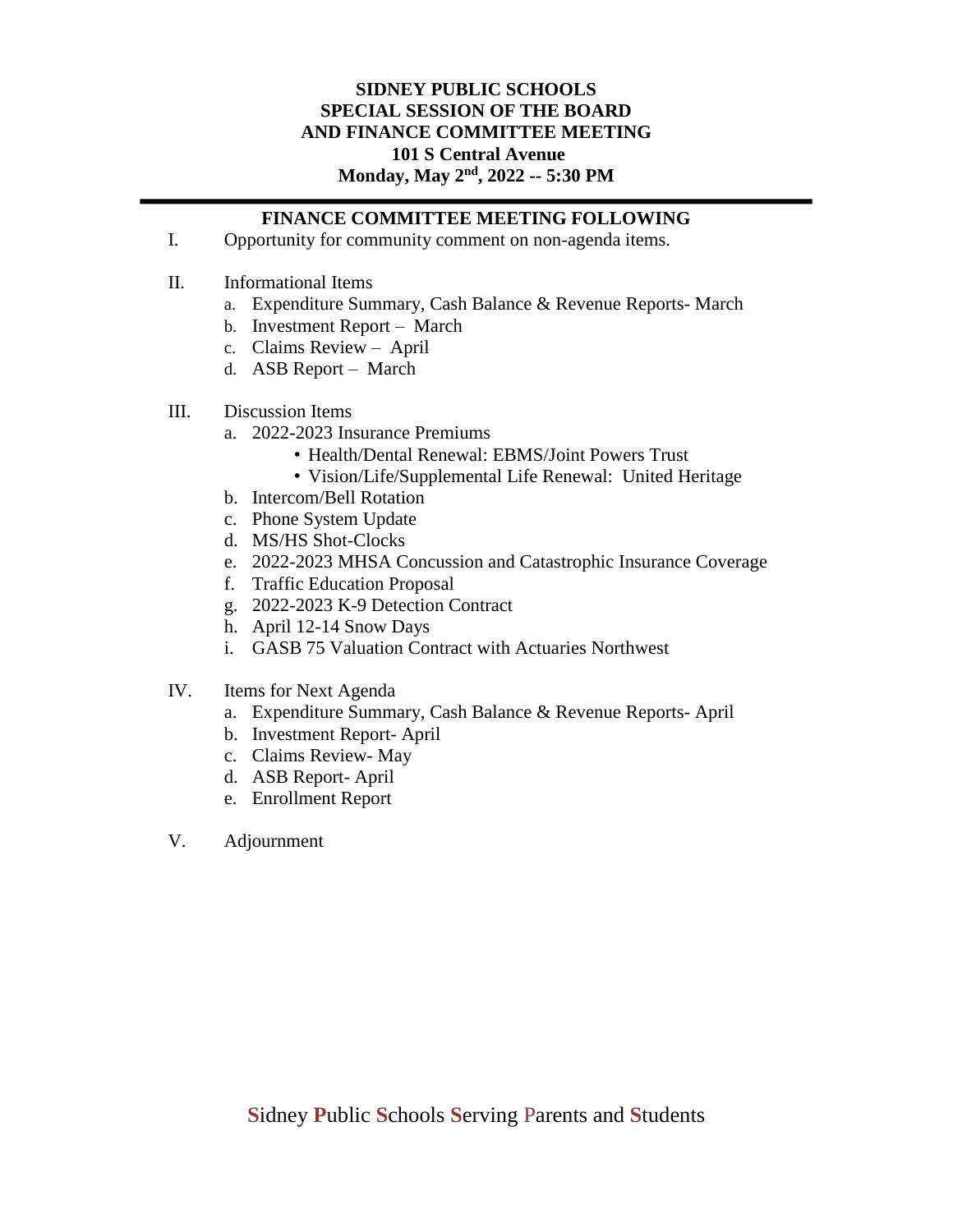# **SIDNEY PUBLIC SCHOOLS BUILDING AND GROUNDS COMMITTEE 101 S Central Avenue Monday, May 2nd, 2022 --5:30 PM**

- I) Informational/Discussion Items
	- Central School
		- o Johnson Controls Conversion-Change order 3 (updated) and 4 (optional)-Upgrade from Jeff Davis
		- o Monsen/Albertson Room Cabinet Update-Sink is installed
	- High School
		- HS Gym Heater Replacement-\$100,000+
		- HS Weight Room AC-\$7,000
		- PA update from ElectricLand-Complete
		- 400 Wing Issues-Complete
		- Boiler Replacement-Complete
	- West Side
		- Playground camera has been ordered-Installed 1/28
		- New flooring in library-Bid attached
	- Middle School
		- o West entrance stairs replacement-Marv and Greg
		- $\circ$  Replacement boiler-ordered-7 weeks out from 1/21-has not been delivered
		- o Replacement cameras have been ordered and installed-Completed.
	- All Schools
		- o 2022 2025 Property and Liability Insurance Bid
		- o Intercom system-looking into this-4 buildings in 4 years-Nathan is working on this
		- o Shelving for the basement
		- o Phone system- Vonage-signed contract
		- o Chromebook order-These are all in
	- Admin
		- o HVAC-\$360,000-ESSER Funds-McKinstry Design Phase **Contract**
		- o Actual amount for HVAC replacement came out to \$1,300,000 email from Jeff Davis
	- City Projects
		- Waiting on final cost
		- Agreed to help with 50% of the project up to \$130,000 for the entire project-3 Phase Project
		- Lead sampling-New samples will be sent in May
- II) Items for Next Agenda
	- a. Construction Update
- III) Adjournment

**S**idney **P**ublic **S**chools **S**erving Parents and **S**tudents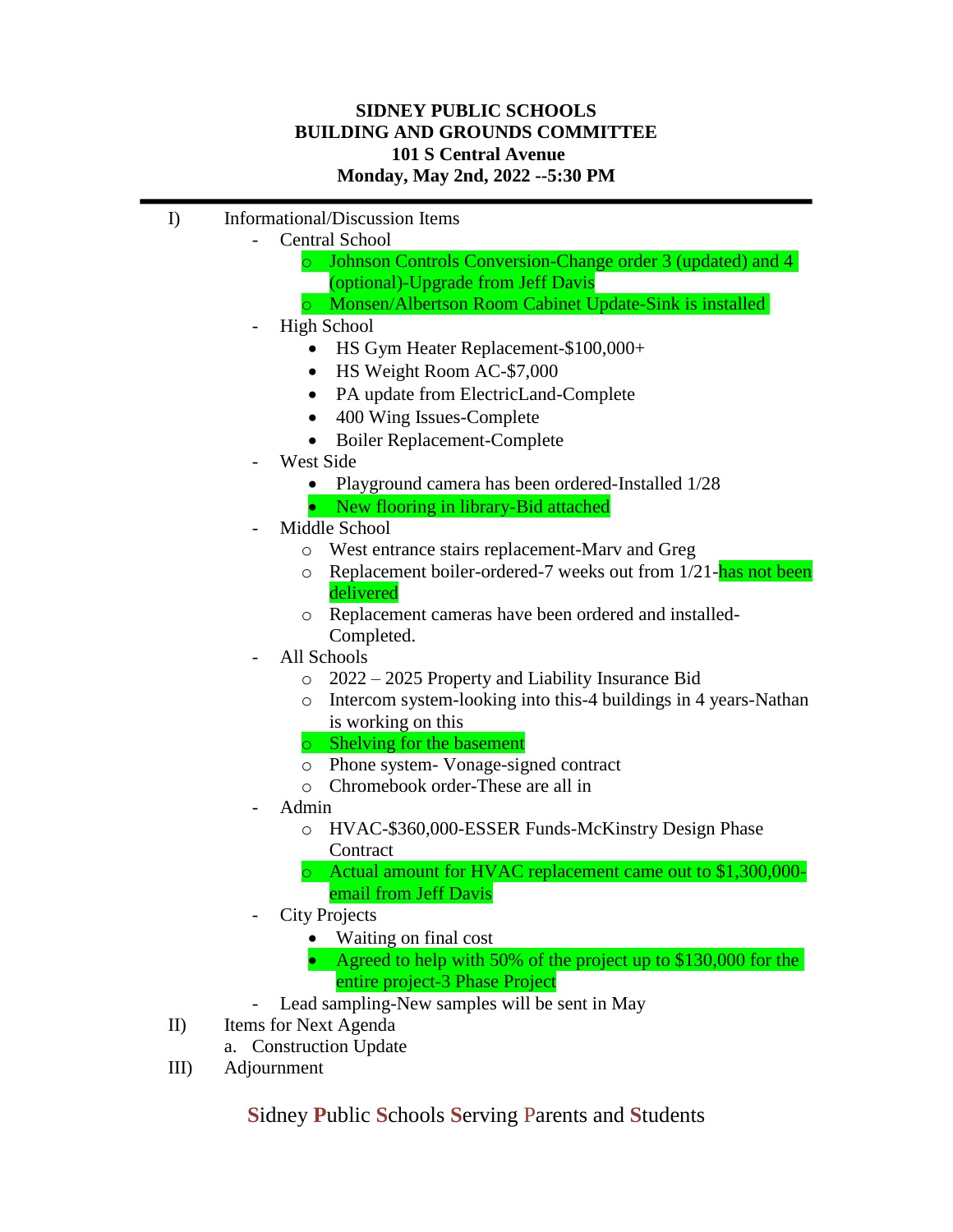# **SIDNEY PUBLIC SCHOOLS CURRICULUM AND POLICY COMMITTEE 101 S Central Avenue Monday, May 2nd, 2022 --5:30 PM**

- I) Opportunity for community comment on non-agenda items
- II) Informational/Discussion Items
	- a. Labor Management Committee Report
	- b. Meeting with Miles Community College-Pathways Learning Phase I
	- c. English Curriculum Update-Carl Report
	- d. Out of District Attendance Agreement
	- e. Board Policy 1<sup>st</sup> Reading
	- f. Handbook Updates
	- g. Strategic Planning Action Steps-Met 1/28/22
		- 1. Next steps
		- 2. Timeframe

### III) Items for June

- a. Curriculum Review Update
- b. Strategic Planning Process
- c. Evaluation Changes
- d. Pathways Learning Update